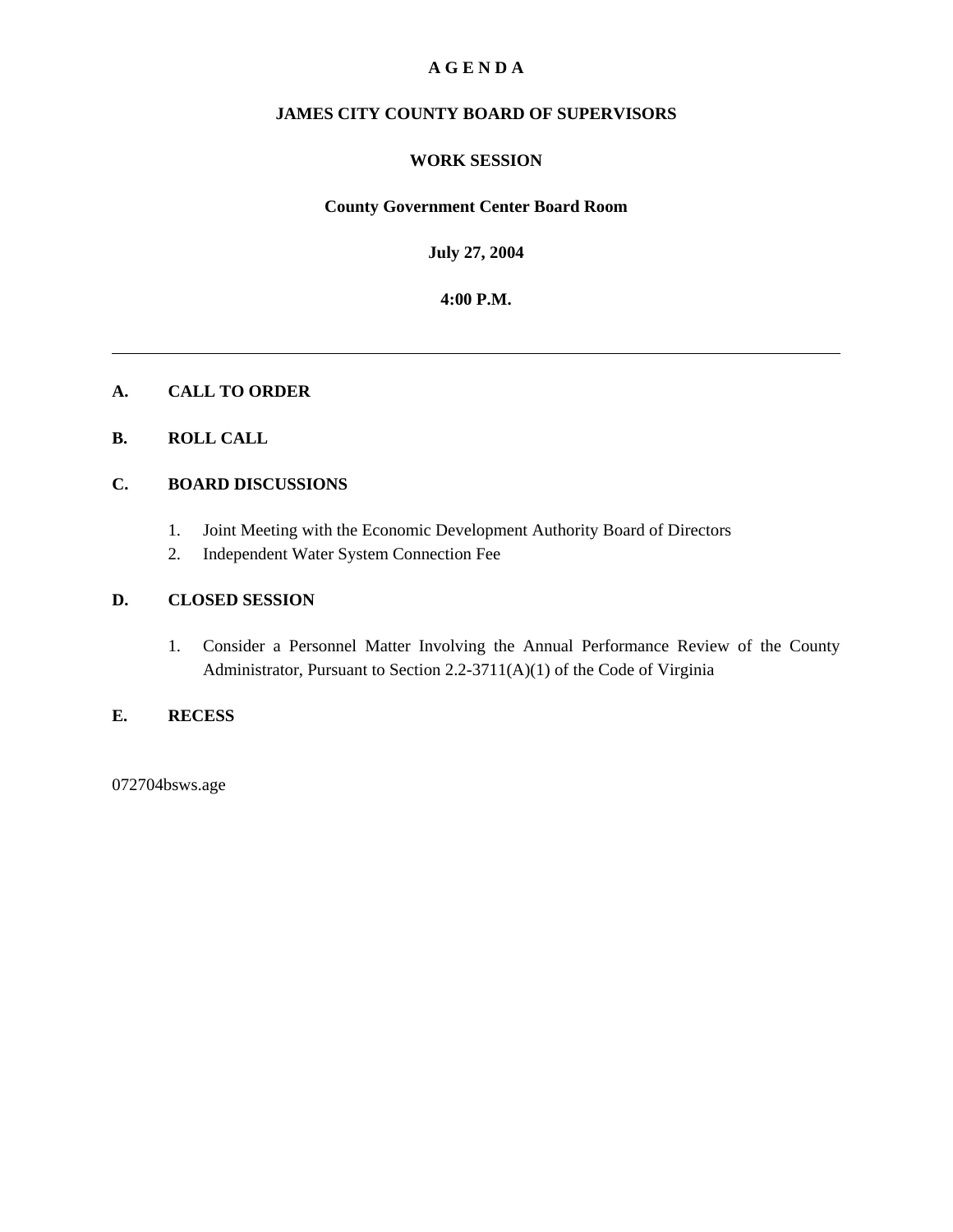#### **M E M O R A N D U M**

DATE: July 27, 2004

TO: The Board of Supervisors

FROM: Keith A. Taylor, Economic Development Authority Secretary

l

SUBJECT: Joint Work Session Outline

Attached for your information is a discussion outline which the Economic Development Authority (EDA) intends to use with the Board at the July 27, 2004, Joint Work Session.

Keith A. Taylor

\_\_\_\_\_\_\_\_\_\_\_\_\_\_\_\_\_\_\_\_\_\_\_\_\_\_\_\_\_\_\_\_\_\_\_

KAT/gb JWSoutline.mem

Attachment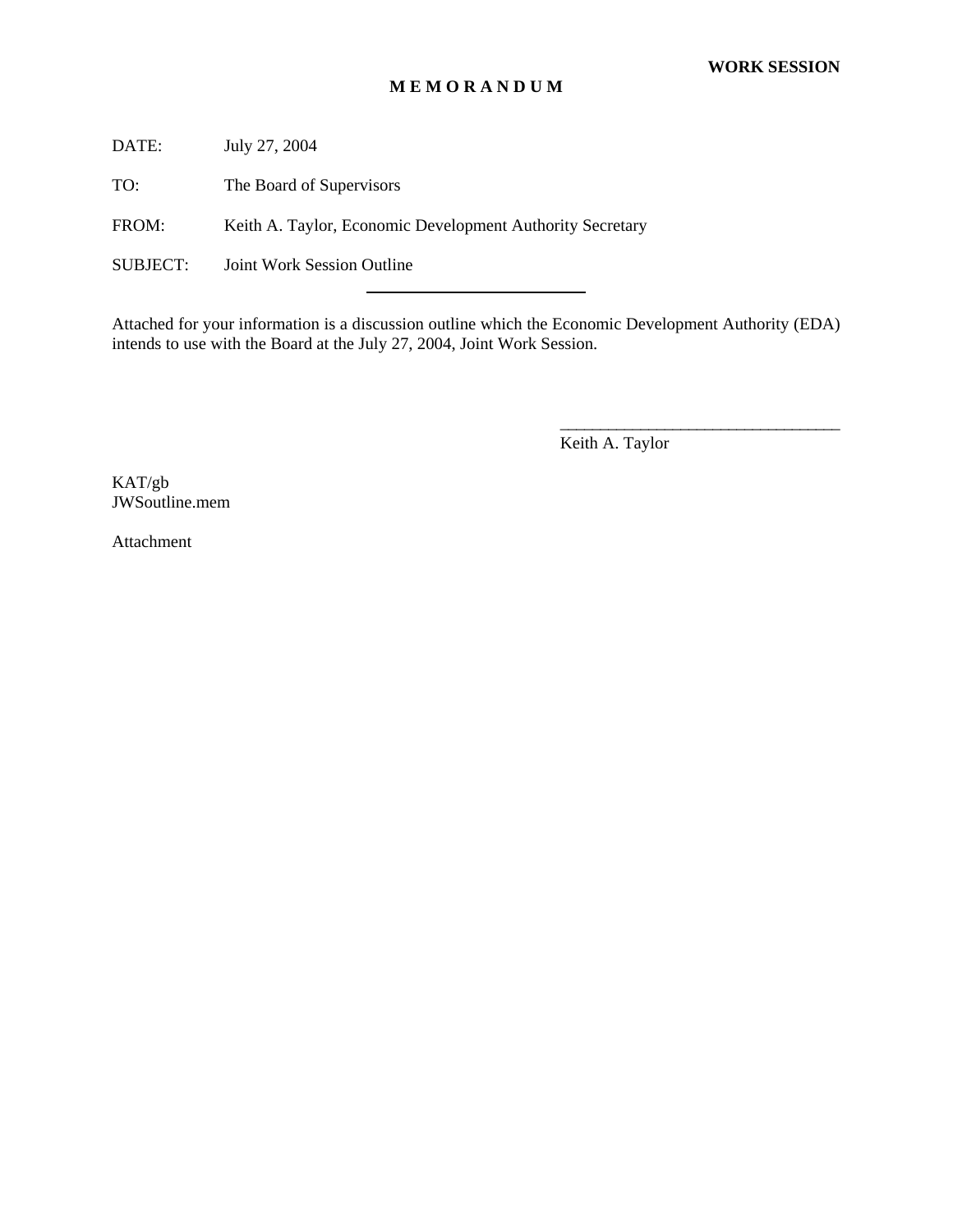#### **DISCUSSION OUTLINE DRAFT for BOS/EDA JOINT WORK SESSION**

#### **July 27, 2004**

#### I. REVIEW EDA MISSION AND VALUES STATEMENTS

#### II. REVIEW EXAMPLES OF RECENT EDA ACTIVITIES

- A. Managed Technology Policies Consultant Study
- B. 2003 Comprehensive Plan Update input
- C. Sponsored creation of W&M Business School Metrics Fiscal Impact Analysis Model for County
- D. Organized and staged Women-Owned and Minority Business Enterprise Procurement **Conference**
- E. Selective input on economic development-related re-zoning and Special Use Permit cases
- F. Requested legislative action to change name from "Industrial Development Authority of James City County" to "Economic Development Authority"
	- 1. Part of BOS 2004 General Assembly Legislative Package
	- 2. Approved by General Assembly and Governor
	- 3. Became effective this past July 1

#### III. RATIONALE FOR NAME CHANGE

- A. More reflective of broader base of recent previous involvement (reference activity highlights above as examples)
- B. Presents opportunity to explore with you other areas of activity

#### IV. OTHER POSSIBLE ACTIVITY AREAS

- A. Enhanced Education/Public Awareness of EDA by EDA
	- 1. Who we are
	- 2. What we do
	- 3. Why we do it
- B. Establish A Joint Task Force
	- 1. Composition
		- a. Board of Supervisors representative
		- b. Economic Development representative
		- c. Plannign Commission representative
		- d. County Staff representatives (Office of Economic Development, Development Management, Financial Management Services)
		- e. County business representatives (2-3)
	- 2. Identify ways to ease the regulatory process for economic development target projects (e.g., performance standards vs. list of uses zoning, ease the SUP process)
	- 3. Discuss County interest in attracting and ways to attract large retail establishments
	- 4. Identify and discuss ways to maximize other economic development opportunities (e.g., new hospital as an attractor, development/redevelopment of riverfront area[s])
- C. Small Business Support
	- 1. Create James City County definition
	- 2. Then identify
	- 3. Solicit small business interest in visitation via mail/E-mail
	- 4. Technology-related business incubator
	- 5. Incentives?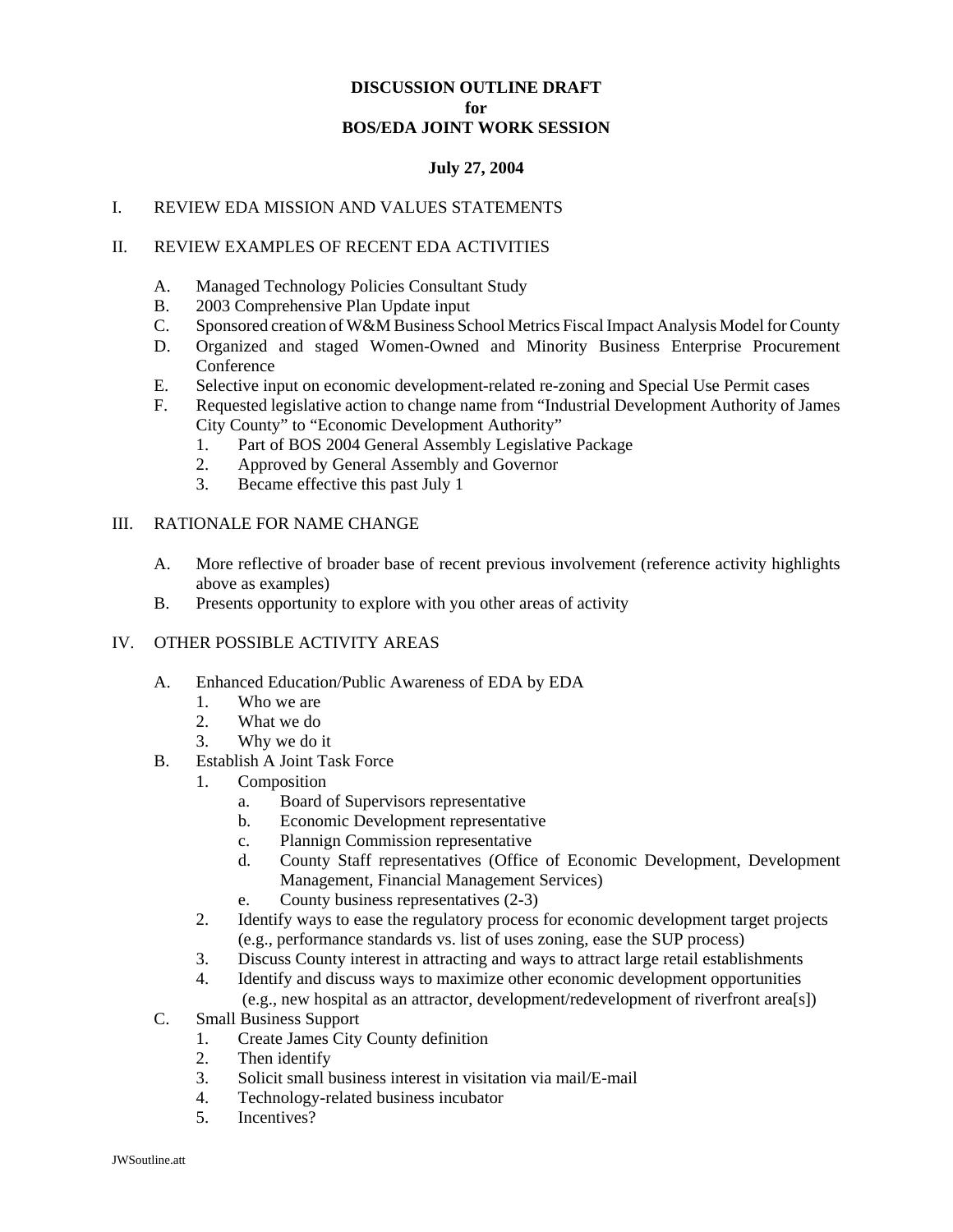# **Independent Water** System **Connection Fee** (Proposed)

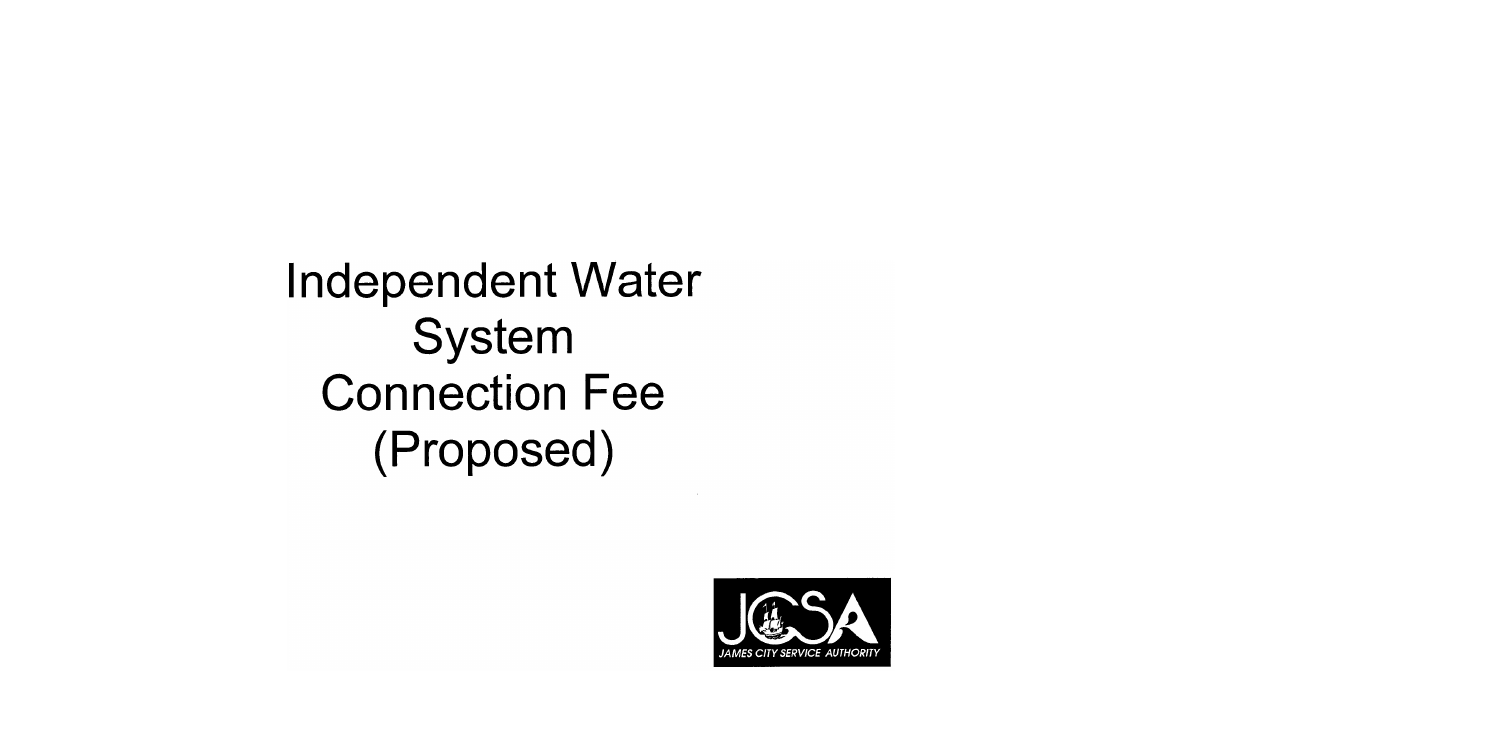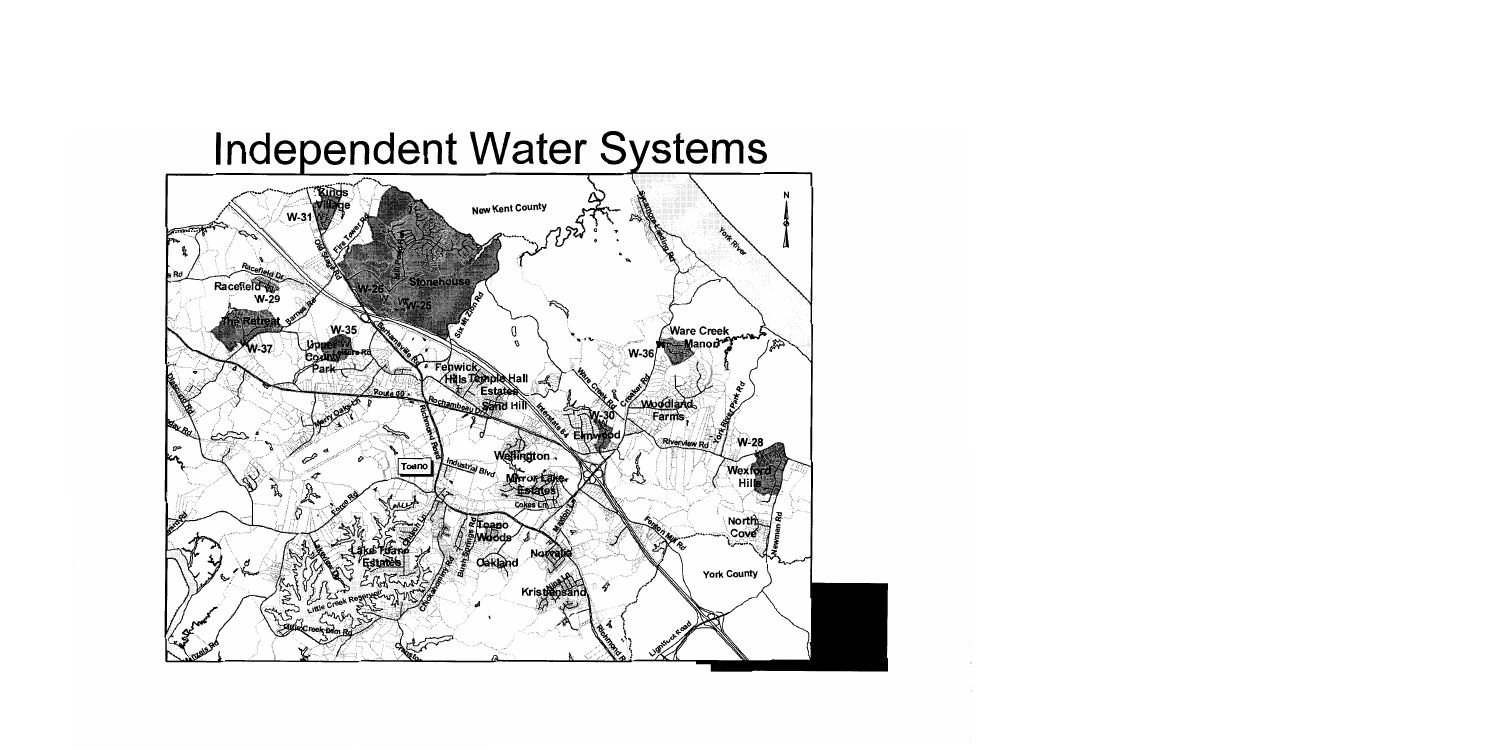### **Independent Water Systems**

| <b>Subdivisions</b>              | <b>Customers</b><br><b>Served</b> |  |  |
|----------------------------------|-----------------------------------|--|--|
| <b>Stonehouse</b>                | 138                               |  |  |
| <b>Wexford Hills</b>             | 30                                |  |  |
| <b>Racefield</b>                 | 35                                |  |  |
| Glenwood<br><b>Acres</b>         | 32                                |  |  |
| <b>Kings Village</b>             | Z (e)                             |  |  |
| <b>Ware Creek</b>                | 64                                |  |  |
| <b>The Retreat</b>               | 07                                |  |  |
| <b>Total</b><br><b>Customers</b> | 405                               |  |  |

• JCSA currently operates seven **Independent Water Systems** 

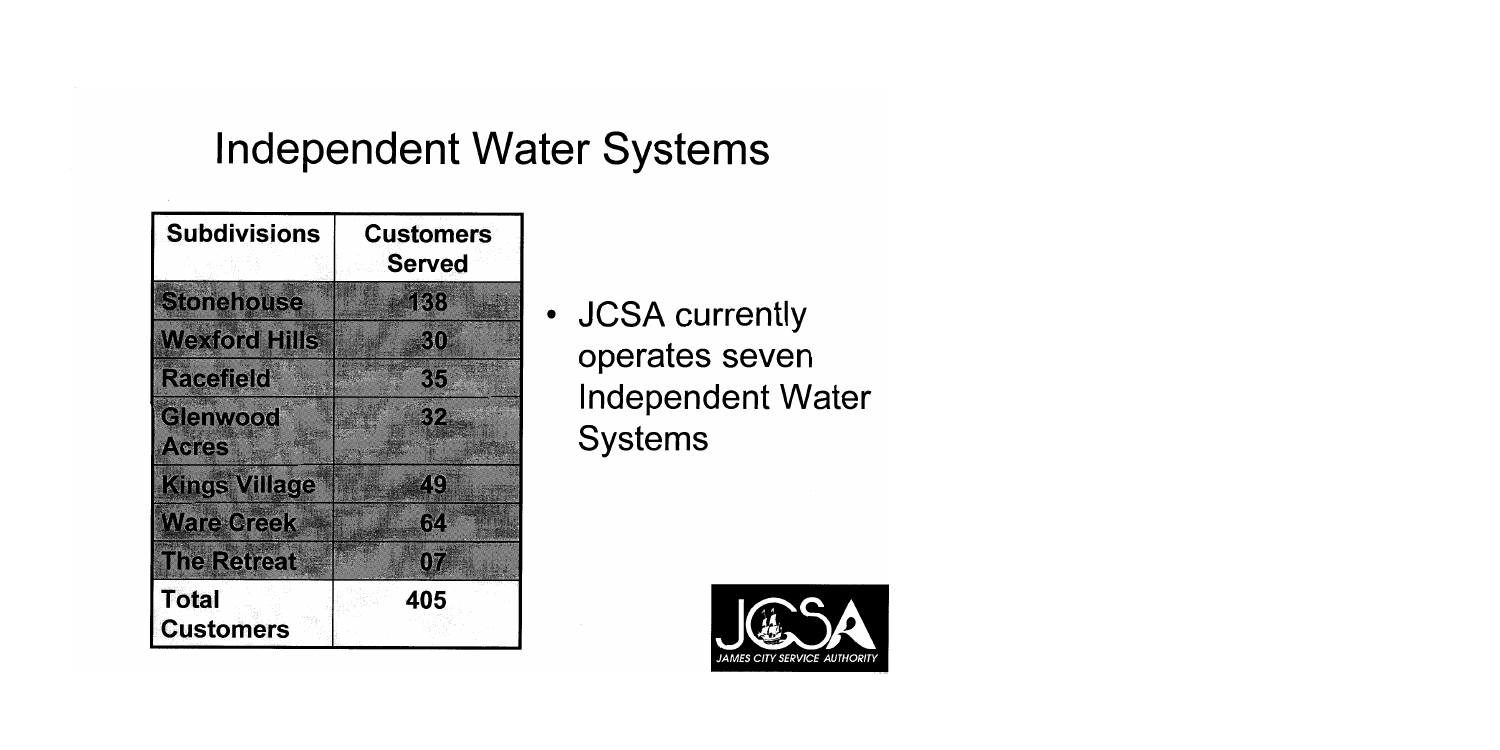### Independent Water System Code Requirement

- Section 19-57 Major Subdivision 6 Lots or Greater
	- Developer required to build water system
	- Dedicate to JCSA
- Why  $\bullet$ 
	- Ensure adequate water supply with capable operator
	- Provide enhanced water supply and fire protection
	- Protection of aquifers
	- Preclude County or JCSA from incurring expense of retrofitting neighborhood with public water system (i.e. Sandhills)

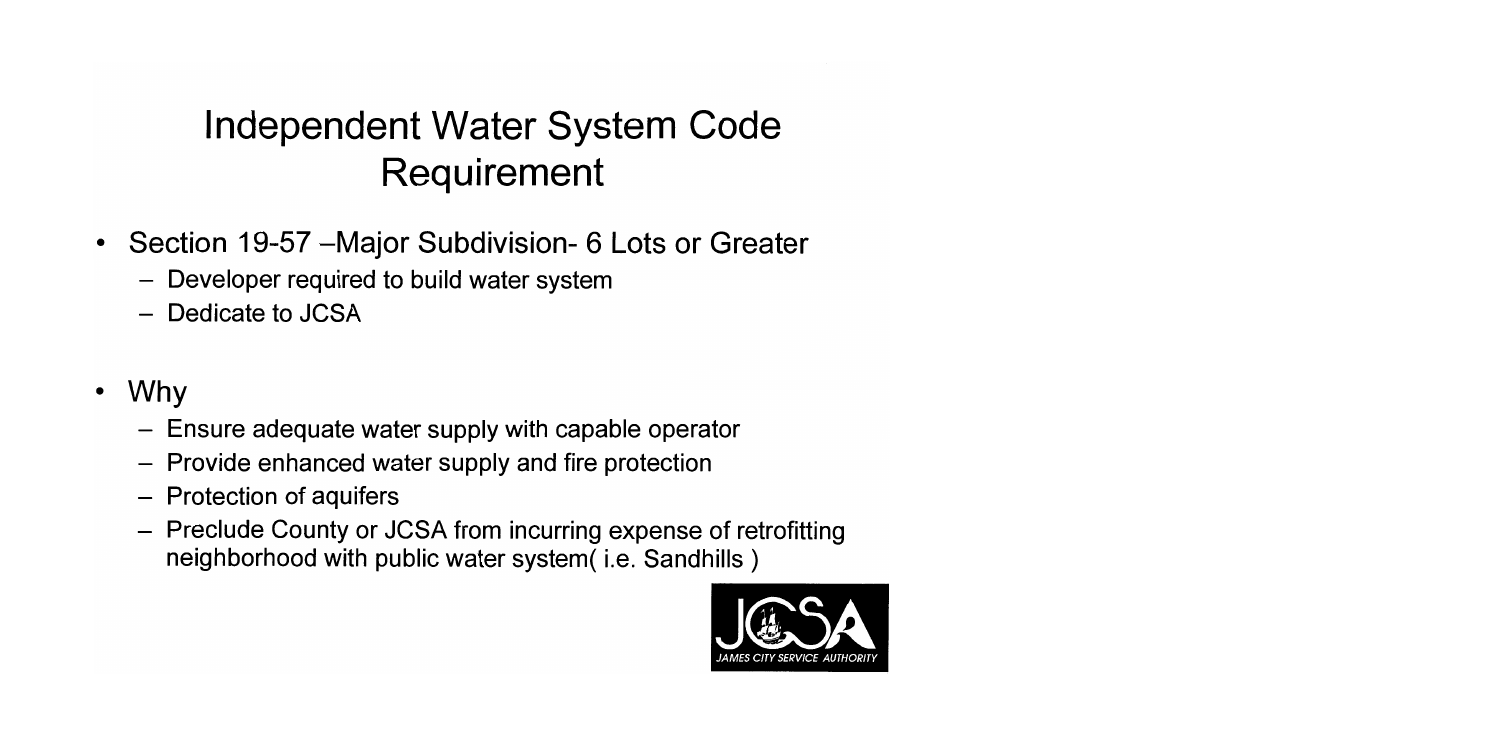## **Background**

- Results of December 3, 2003 work session with  $\bullet$ **Municipal Finance and Service Group:** 
	- Determined that costs to operate Independent Water Systems exceeded revenues
	- Recommended assessing a \$4,000 fee for each lot created
	- Revenues go to restricted fund proceeds to offset deficit
	- Option: Increase Service Fees as follows:

| <b>Fiscal Year</b> | 2004 | 2005 | 2006                            | 2007                                       |
|--------------------|------|------|---------------------------------|--------------------------------------------|
| (collective)       |      |      |                                 | \$4.93 \$5.01 \$5.10 \$5.18 per 1,000 gals |
| (individual)       |      |      | $$3.83 - $12.00$ per 1,000 gals |                                            |

Board agreed in concept to assessing fee